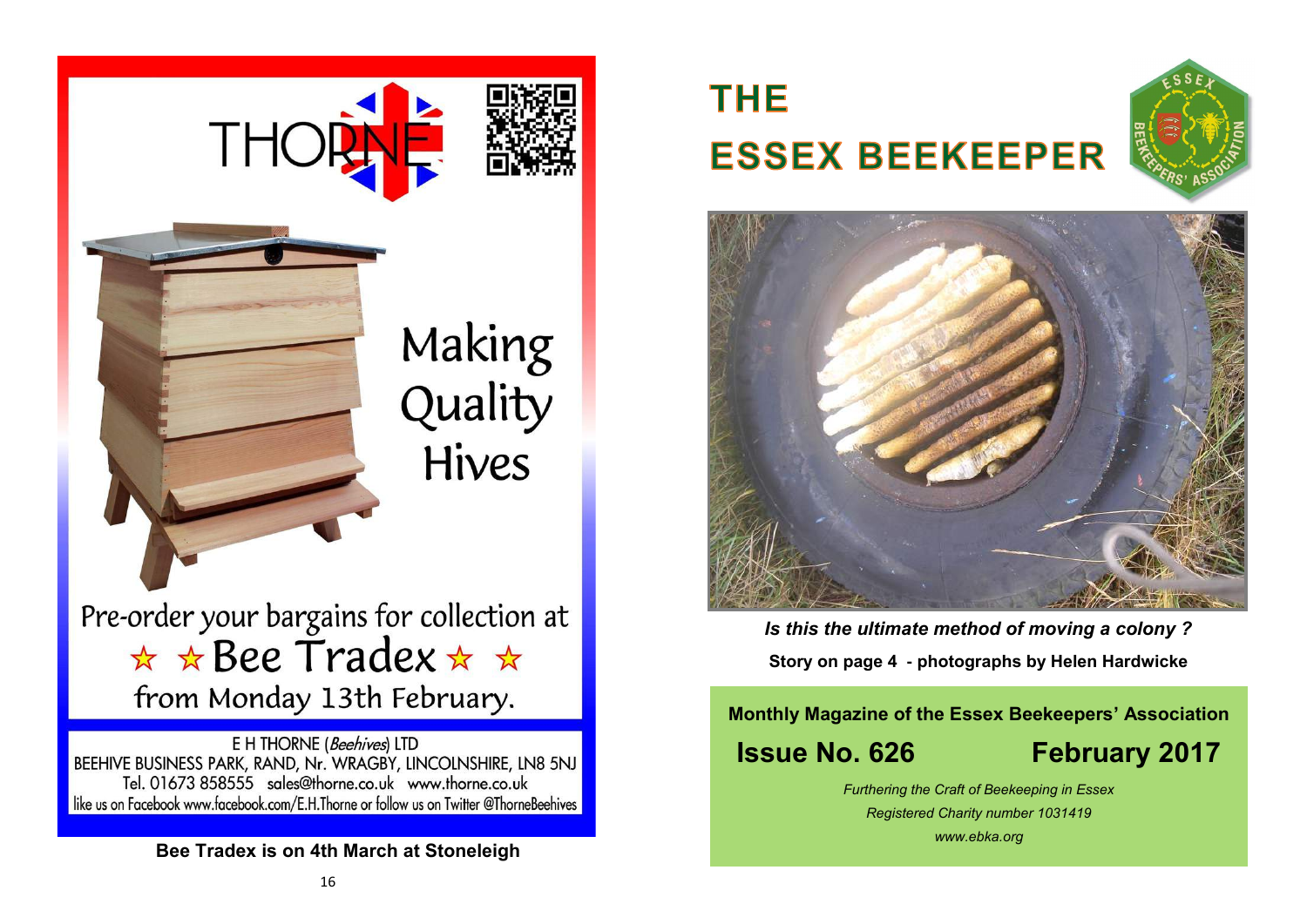### **Divisional Meetings Diary dates for February & March 2017**

| 2 Feb    | Thursday<br>8.00pm       | <b>Harlow</b>                  | 'Spring Preparation' with David McCorkindale.<br>Kings Church, Red Willow, Harlow CM19 5PA                                           |
|----------|--------------------------|--------------------------------|--------------------------------------------------------------------------------------------------------------------------------------|
| 2 Feb    | Thursday<br>8.00pm       | Romford                        | Chadwick Hall, Main Road, Gidea Park RM2<br>Tba<br>5EL                                                                               |
| 7 Feb    | Tuesday<br>7.30pm        | Saffron<br>Walden              | 'Nucleus Colonies & Nucleus Boxes' - Robert<br>Pickford.<br>Thaxted<br>Day centre, Vicarage lane,<br>Thaxted CM6 2RL                 |
| 15 Feb   | Wednes-<br>day<br>7.30pm | Dengie 100<br>& Maldon         | The Oakhouse, High Street, Maldon CM9 5PR                                                                                            |
| 16 Feb   | Thursday<br>7.30pm       | <b>Epping</b><br><b>Forest</b> | AGM recommencement.<br>Beekeepers workshop.<br>Chingford Horticultural Hall                                                          |
| 20 Feb   | Monday<br>7.30pm         | Chelmsford                     | Tba - The Link, Rainsford Road, Chelmsford CM1<br>2XB                                                                                |
| 22 Feb   | Wednes-<br>day<br>7.30pm | <b>Southend</b>                | Watchout! - Exotic pests'. Asian Hornet, Small<br>Hive Beetle, etc. - Bob Smith NDB. WI Hall, Belling-<br>ham Lane, Rayleigh SS6 7ED |
| 23 Feb   | Thursday<br>7.30pm       | Colchester                     | Tba<br>Langham Community Centre, School Road,<br>Colchester CO4 5PA                                                                  |
| 25 Feb   | Saturday                 | <b>Braintree</b>               | Annual Dinner - Constitutional Club, Braintree CM7<br>1TY                                                                            |
| 2 March  | Thursday<br>7.30pm       | <b>Harlow</b>                  | Tba<br>Kings Church, Red Willow, Harlow CM19 5PA                                                                                     |
| 2 March  | Thursday<br>8.00pm       | <b>Romford</b>                 | 'Swarm Control' - Pat Allen. Chadwick Hall, Main<br>Road, Gidea Park RM2 5EL                                                         |
| 16 March | Thursday<br>7.30pm       | Epping<br>Forest               | 'Queen finding and Swarm Control' - Chingford<br><b>Horticultural Hall</b>                                                           |
| 20 March | Monday<br>7.30pm         | <b>Chelmsford</b>              | Tba - The Link, Rainsford Road, Chelmsford CM1<br>2XB                                                                                |
| 21 March | Tuesday<br>7.30pm        | <b>Saffron</b><br>Walden       | 'From Wax to Candle' - Richard Ridler. Sewards<br>End Village Hall, Radwinter Rd, Sewards End CB10<br>2LG                            |
|          |                          |                                |                                                                                                                                      |
| 22 march | Wednes-<br>day<br>7.30pm | <b>Southend</b>                | 'How to Shine with your Beeswax' - Jean Smye.<br>WI Hall, Bellingham Lane, Rayleigh SS6 7ED                                          |

#### **NOTE TO ALL DIVISIONAL SECRETARIES**

**Please notify Jean by the 4th of each month of your meetings, Jean Smye - jsmye@sky.com**

| Jean Smye - jsmye@sky.co |  |  |
|--------------------------|--|--|
|                          |  |  |

### **Who's who and how to contact them**

**President of EBKA** Pat Allen Hon CLM

#### **Trustees:**

| <b>Chairman: Ian Nichols</b> | 17 Dyers Hall Road, Leytonstone, London E11 4AD   |                                                                     |
|------------------------------|---------------------------------------------------|---------------------------------------------------------------------|
|                              |                                                   | email ian@iannichols.demon.co.uk tel. 0208 558 4733 / 07980 299 638 |
| Secretary: Michael Webb      | 19 Ingrebourne Gardens, Upminster, Essex RM14 1BQ |                                                                     |
|                              |                                                   | email qsecebka@virqinmedia.com tel. 01708 250 606 / 07712 490 511   |
| Treasurer: Bob Manning       | 12, Moorland Close, Collier Row, RM5 2AB          |                                                                     |
|                              |                                                   | tel: 01708 760 770<br>email treasurer@ebka.org                      |
| <b>Divisional Trustees:</b>  |                                                   |                                                                     |
| <b>Braintree</b>             | <b>Stuart Mitson</b>                              | stuart.mitson@btinternet.com                                        |

| Chelmsford              | Peter Aldridge         | phaldridge@btinternet.com       |
|-------------------------|------------------------|---------------------------------|
| Colchester              | <b>Tom Geddes</b>      | tom.geddes@btinternet.com       |
| Dengie Hundred & Maldon | <b>Mark Hallows</b>    | trustee@dmbka.org.uk            |
| <b>Epping Forest</b>    | <b>Mark Chambers</b>   | markachambers13@gmail.com       |
| Harlow                  | <b>Martin Cavalier</b> | cavalier@btinternet.com         |
| Romford                 | <b>Paul Wiltshire</b>  | paul.g.wiltshire@btinternet.com |
| Saffron Walden          | <b>Richard Ridler</b>  | richard.ridler@uwclub.net       |
| Southend                | Marquerita Wilson      | philandritawilson@sky.com       |
|                         |                        |                                 |

#### **Divisional Contacts:**

**Braintree**: Jan French 07725 166 609 **Chelmsford**: Brian Spencer 01245 490 843 **Colchester**: Morag Chase 01206 522 576 **D.H. & Maldon**: Kate Tuerena 07801 984 446 **Harlow**: Nick Holmes 07730 735 752 **Epping Forest**: Robin Harman 07971 237 312 **Romford:** Pat Allen 01708 220 897 **Saffron Walden**: Vanessa Wilkinson 01799 542 337 **Southend**: Chad Colby-Blake 01702 302 209

**EBKA Education Contact:** Jane Ridler Old Barn House, 36 Walden Road, Sewards End, Saffron Walden, Essex CB10 2LF 01799 218 023 jane.ridler@uwclub.net

**EBKA Examinations Secretary:** Pat Allen , 8 Franks Cottages, St Mary's Lane, Upminster,

Essex RM14 3NU 01708 220 897 pat.allen@btconnect.com

#### *The Essex Beekeeper* **Magazine:**

| Editor:<br>Advertisina:<br>Mailing Secretary: Mary Heyes                              | Jean Smye,<br>Jean Smye | email:<br>email:<br>email: | ismye@sky.com<br>ml.heves@virgin.net | tel. 07731 856 361<br>jsmye@sky.com tel. 07731 856 361 |  |  |
|---------------------------------------------------------------------------------------|-------------------------|----------------------------|--------------------------------------|--------------------------------------------------------|--|--|
| Printed by Streamset, 12 Rose Way, Purdeys Industrial Estate, Rochford, Essex SS4 1LY |                         |                            |                                      |                                                        |  |  |

Web site: Nick Holmes email: webmaster@essexbeekeepers.com

#### **Regional Bee Inspectors for EBKA Region:**

Epping Forest and Romford Divisions (excluding Brentwood):

| Diane Steele         | diane.steele@fera.gsi.gov.uk | tel.                                |
|----------------------|------------------------------|-------------------------------------|
| All other Divisions: |                              |                                     |
| Keith Morgan         | keith.morgan@fera.gsi.gov.uk | tel. 01485 520 838 or 07919 004 215 |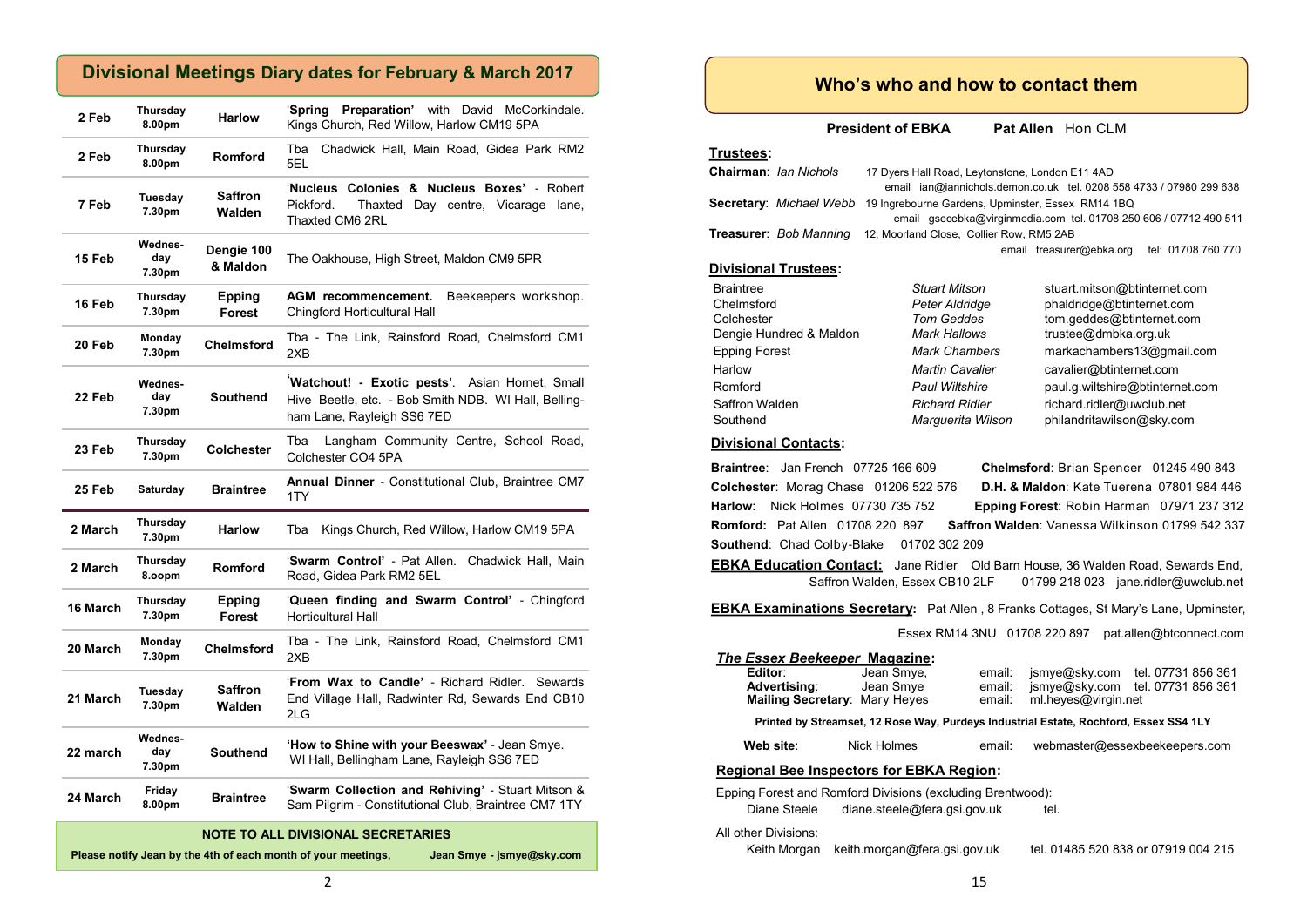### **Just before it rains, bees are extra busy**

The research, which involved attaching RF trackers to three hundred individual honeybees to track their movements and behaviour, suggests bees are very good at detecting atmospheric changes, such as that of temperature, pressure, and humidity that often come along just before changes in weather are likely to occur.

Just before a rainy day, honeybees were found to spend more time flying around outside the hive, looking for nectar and pollinating plants, but on days following rainfall, when it would be perfectly sunny outside, bees were a bit lazier and stayed around at the hive longer. On sunnier days, honey bees would spend less time outside the hive foraging, and would return to the hive earlier than they would on days just before it rained.



This behaviour also suggests honey bees are excellent preparers and know when to take advantage of flowers and food gathering before rain makes that difficult. While it is raining they also use the time they have to process the resources they have just collected. In these ways, even when a long period of bad weather is due, honey bees try to ensure their survival.

Source: *Insect Science via New Scientist and Ipswich & East Suffolk BKA*

### **The Bee Shed**

**Approved** *N***ational** *B***ee** *S***upplies Stockist and Distributor** A Range of Frames and Foundation Hives and Hive Parts, Tools and Equipment Open by Appointment: Please call Wendy on **07764 609 803** or Email: [beeshed@btinternet.com](mailto:beeshed@btinternet.com)  **f** The Bee Shed Stock **Meepshole, Great Prestons Lane,** 

**Stock, Essex CM4 9RL**

### **Vacancy for the EBKA General Treasurer**

At this year's AGM in March, Bob Manning, the current Treasurer will come to the end of his term of office and there will be a vacancy to fill this important role.

The position requires a member with an understanding of accounting procedures and with experience in dealing with accounts to the level of producing an annual set of accounts. Experience of charity accounting an advantage. A working knowledge of computerised accounting systems would also be a requirement.

If you wish to be considered for this role or require further information, please contact Bob Manning on **01708 760770** or email **edwin.manning@virginmedia.com** 



### *2017 DATES FOR YOUR DIARY*

### **The EBKA AGM**

**is to be held at 2pm on Saturday 18 March in Room EO6 at Writtle College, Lordship Road, Chelmsford, CM1 3RP**

### **The Ted Hooper Memorial Lecture**

**is to be held at 2pm on Sunday 2 April at the Coach House, Marks Hall, Coggeshall CO6 1TG. The speaker this year is Professor Dave Goulson of the BumbleBee Trust**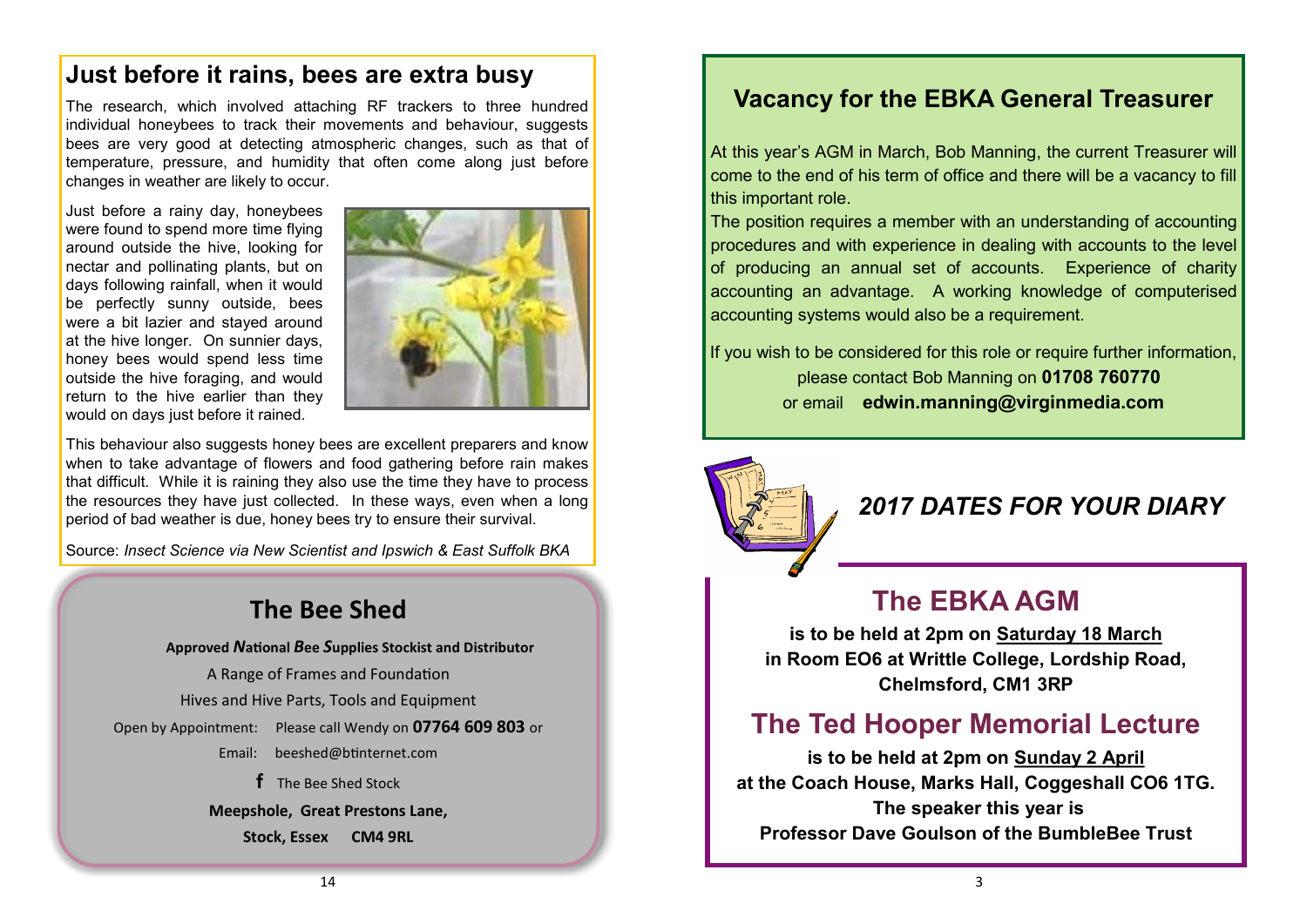### **Eco - hive 2016 ? Helen Hardwicke - Chelmsford Division**

After the interesting talk on bee space at the last EBKA conference and discussion of the various types of hive - a new type was recently brought to our attention!!

When a member of our boat club decided to replace the wheels on his boat trailer, he had a nasty shock. On lifting the protective board he was met by a number of flying insects and retreated rapidly – wasps or bees? This was related to us at a dinner on a Saturday evening and on Monday husband Roy went to investigate.



What he found was a live colony of honey bees in residence which he undertook to remove. The tyres have been transported to our garden, and re-assembled, where the colony is awaiting spring and weather warm enough to transfer them to a more conventional hive.

I don't think the woodpeckers, which are currently doing our hives a



lot of damage, would make any inroads here. However, the 'supers' are a tad heavy so not for beekeepers with bad backs!

The bees though obviously had all they wanted here – a top entry under the covering board and a clean, dry ventilated space in which they could build and maintain comb and defend against most intruders except perhaps the human kind.

A colony actually eats very little during the early winter months, only about half a pound a week if it is cold. It used to be customary to give the bees a Christmas present of a block of candy, but the end of January/early February is usually quite early enough, as that is when the queen really starts laying again, and food consumption goes up increasingly sharply.

Candy (fondant) is not an ideal winter food, as it needs water to dilute it before the bees can utilise it. Luckily, even if they can't fly because of the cold, there is usually enough condensation available inside the hive. Sometimes the bees eat their way to one end of the hive, and then get stuck there if the weather turns very cold, as they cannot pass the foodless gap in the middle of the hive to reach the stores at the other end (isolation starvation). The bees have to be in contact with the food at all times when it is cold. A block of fondant will give them that bridge. We once had a four frame nuc that escaped the feeding programme and it was fed fondant continuously from November until March, when the weather was warm enough to feed syrup. They went on to build up well, so I know from experience that it can be a life saver, even if its not ideal!.

How do you feed fondant? It usually comes in 12kg boxes, and the easiest way is to cut off a two inch slice. This will weigh about two to two and a half pounds, and is thin enough to fit over the feed hole, underneath the roof. If you want to use a thicker slice, an eke will be needed to accommodate it. (your shallow Apiguard eke is ideal). Covering the fondant with cling-film stops it drying out, whilst letting you see when it needs replacing. (Don't be surprised if the cling-film disappears into the hive and eventually comes out of the front door, that is just bees being tidy!) You can also put the fondant into the clear plastic boxes that Indian take-aways come in. The bees don't mind vindaloo fondant, you can easily see when they need replacing, and it solves the cling-film problem.

**Monthly Work for February.** (Very generally - it will be dependent upon actual weather conditions at the time)

Bees should be flying on several days this month, and the water carriers and pollen collectors will be busy. On a mild day, watch at hive entrance to see that all looks normal. An inactive colony may have died. Check, and if so, close it up or remove it from the apiary to prevent robbing. If the crown board or roof are very damp, change them on a mild day. This is where open mesh floors are a great help as they allow better ventilation than solid floors. Top up the fondant if needed.

*Judith Rowbottom* - Harrogate & Ripon BKA - via ebees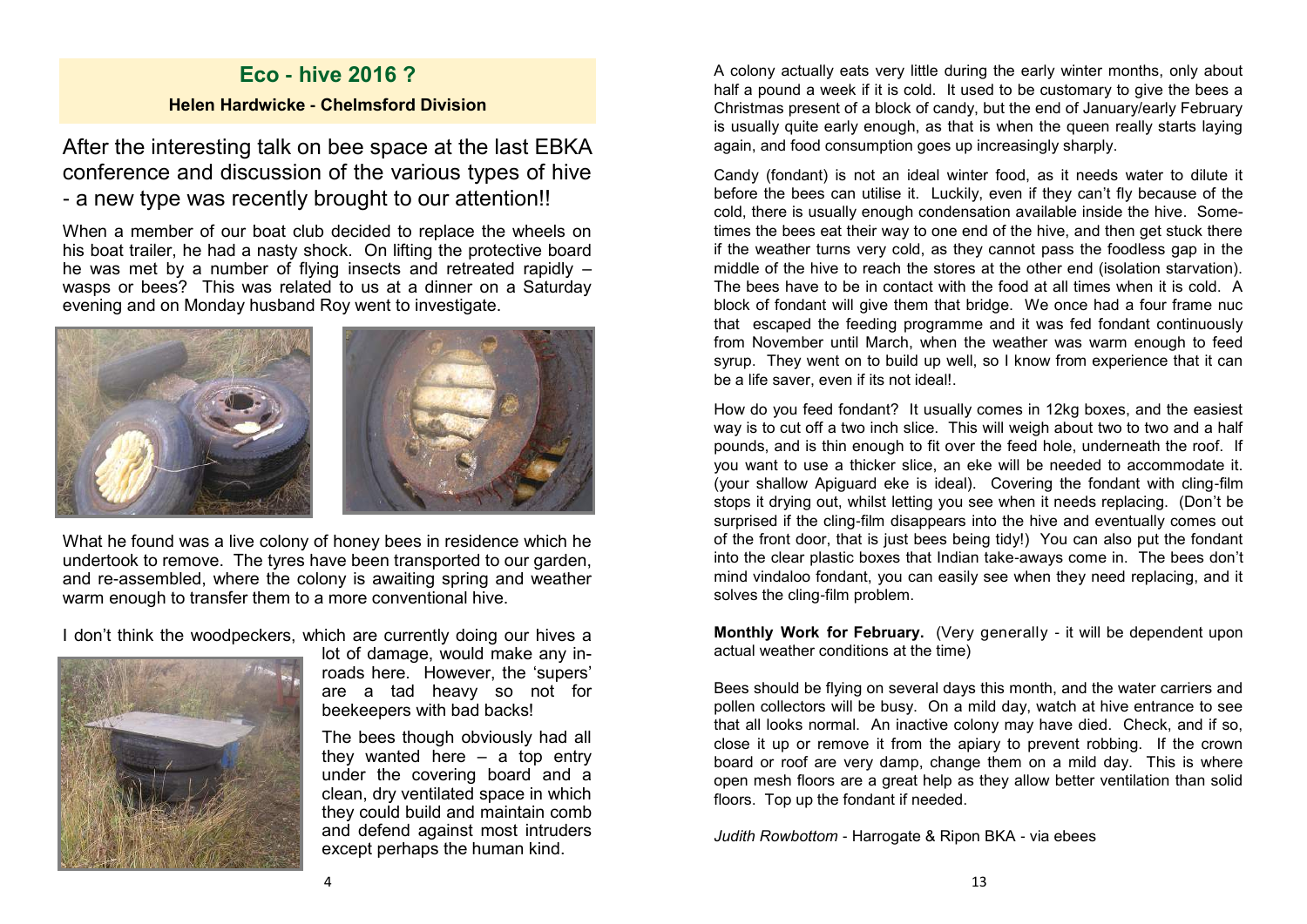Researchers observing honey bees caught by a spider noticed that the bee extrudes its sting and releases a drop of venom. The bees' venom contains volatile alarm pheromones, which serve to call and attract nest mates for help. They wondered whether the plant might be taking advantage of this kairomone.

Preliminary experiments showed that honey bees under simulated attack are highly attractive to the flies. The researchers then showed that the floral scent of *C. sandersonii* is comparable to volatiles released from honey the bees when under simulated attack. Some of these shared compounds are strong attractants for these insects which lures the flies into the plants' trap flowers.

*Courtesy of Reigate Beekeepers Association—via ebees*

**PETER DALBY - PEBADALE APIARIES** For all your beekeeping and apitherapy supplies **Large Stock held - all year round** *Competitive prices; any item not stocked to special order* **37 Cecil Road, Cheshunt, Hertfordshire EN8 8TN Tel: 01992 622645 Email: pebadalebees@btinternet.com Open Mon - Sat (any reasonable time) CLOSED SUNDAY** Telephone before calling **Agent for E H Thorne and Northern Bee Books**

### **THINGS TO DO IN SPRING - Supplementary Feeding.**

**In an ideal world, the bees should have been left with enough honey, or given sufficient sugar syrup the previous autumn, to see them safely through the winter and spring. Unseasonably mild weather, such as we have had recently, keeps the bees more active than usual, and consequently, stores may run low in the New Year.**

Any deficiencies in stores in early spring will have to be made up for with candy (fondant), as sugar syrup is thought to excite the bees too much whilst they are clustering and the added moisture causes problems when regular cleansing flights are impossible.

## **East Anglian Bee Forum 2016**

This took place on Wednesday 14<sup>th</sup> September 2016 and was held in the Arkenstall Centre, Haddenham CB6 3XD.

Essex was represented by Jim McNeill, Jean Smye and Ian Nichols, with others from Bedfordshire, Cambridgeshire, Rutland, Leicestershire, Lincolnshire, Norfolk, and Suffolk. The 'Ministry Men' included: Keith Morgan, Giles Budge, Karen Phillips and Nigel Semmence, with the Seasonal Bee Inspectors – David Bonner, David Burns, Fred Daynes, Peter Fogle and Paul Horton

Keith Morgan welcomed all and he invited each to say who they were and what sort of a season their bees had experienced.

He listed the *Disease Days* that had been held with the county BKAs across the region and invited bids for more in 2017.

He described **DASH - Disease Awareness Scheme for Honey Bees** - an initiative with the Bee Farmers that, after accreditation, allows them on finding brood disease to deal with it themselves using shook swarm or destruction, not the anti-biotic, OTC. Experience had shown that the scheme enabled the bee inspectors to concentrate on disease areas. Two more accreditation days are planned for October 2016. Those accredited will be audited after three years. So far, the scheme seems to be successful.

#### **Chronic Bee Paralysis Virus**.

A talk by Dr Giles Budge, FRES, Crop & Bee Health, Fera Institute for Agri-Food Research and Information, Senior lecturer, Newcastle University.

CBPV is a very interesting RNA virus; the particles are anisometric (asymmetric) 30 - 60 nm long, 20 nm wide. Craig Venter (the man who first sequenced the human genome, his own) in his 2004-2006 Global Ocean Sampling Expedition circumnavigation found nothing like it. Chevin *et a*l 2015 found it has only 2 RNA fragments (like small chromosomes) and 7 putative genes. The genome was sequenced by Youssef *et al* 2015. Its details were first reported by Bailey 1980 (*one of Dr Budge's heroes*); in 1983 he classified it in two types:

Type 1: trembling wings and bodies, flightless - and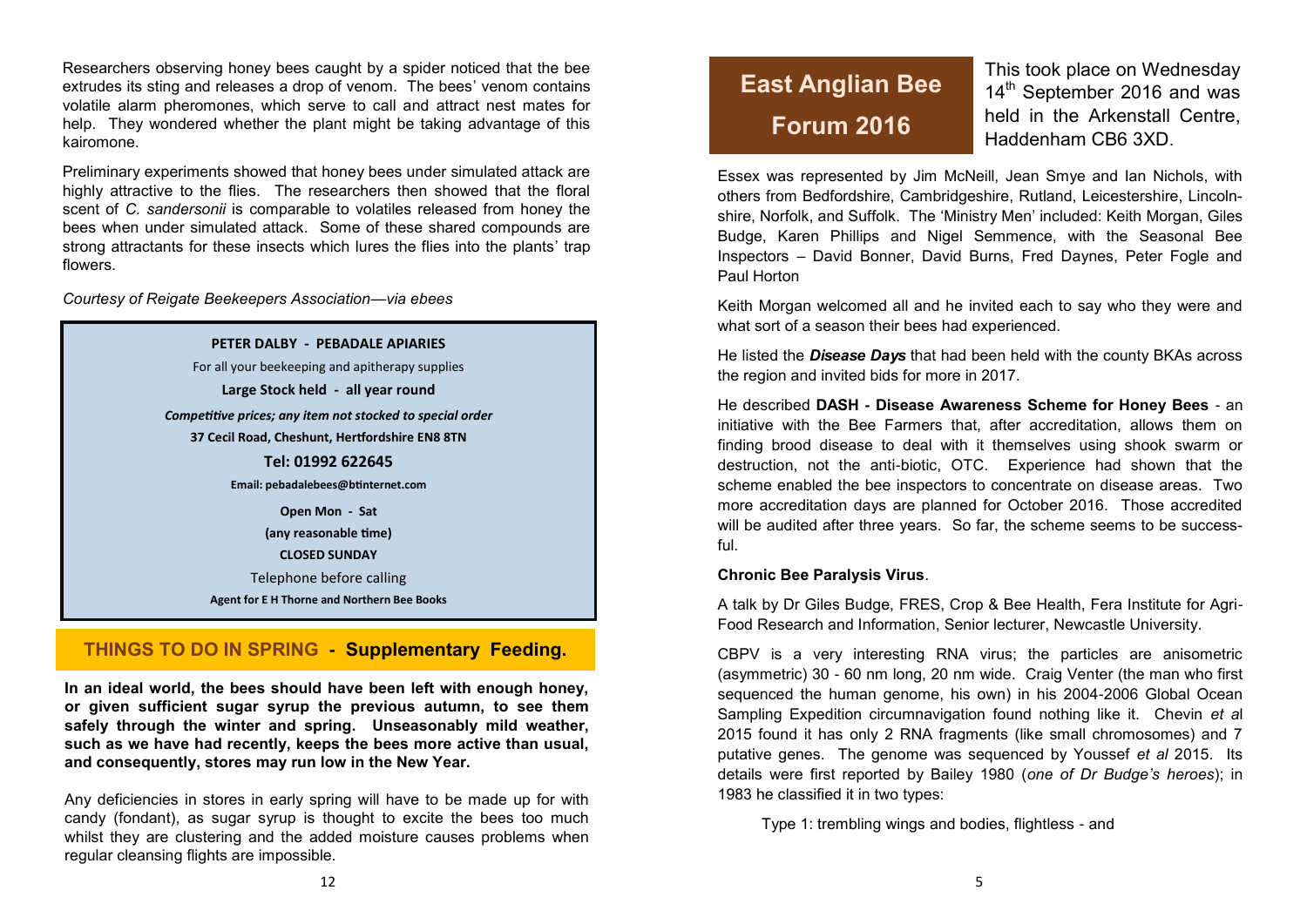Type 2; black, hairless, sometimes known as black robbers / little blacks / etc, often with nibbled wings. There are cases of mistaken mis-identification with ABPV, KBV, IAPV, pesticide poisoning and acarine (crawling bees)

| <b>CBPV</b>                 | <b>Poisoning</b>                |
|-----------------------------|---------------------------------|
| Circling                    | 'Zapped fly' syndrome           |
| Trembling                   |                                 |
| Inability to take off       |                                 |
| <b>Hairless</b>             |                                 |
| Dark                        |                                 |
| Shiny                       |                                 |
| Many dead bees (up to 50 mm | Few dead in hive                |
| deep)                       |                                 |
| Many dead outside entrance  | Few dead outside entrance       |
| Few dead across apiary      | Carpet of dead across wide area |



Transmission. There is no evidence of Varroa involvement. Injection  $(10^2 \text{ copies}).$ Mechanical/topical/Cuticular (10<sup>6</sup> copies) Faecal/oral  $(10^{10}$  copies.

Glandular secretions, pollen, mandibular and hypophrangeal glands. Not detected in honey or royal jelly.

Symptomatic - individual bees may have  $10^{15}$  copies.

May be present in all life stages.

### **Global prevalence.**

Every continent. Denmark 4%, France 28%, Uruguay 47%.

In the UK: Rothamsted 4.8%, mainly sick colonies: 16%, random: 0.7% (Budge). Spatial distribution: mainly south and west. Occurrence: early summer. In the UK, reported to be associated with Nosema. Queens

### **Pollinating a Flower that Smells Like a Bee Under Attack**

A new discovery takes plants' deception of their pollinators to a whole new level. Researchers reporting in *Current Biology* found that the ornamental plant popularly known as *Giant Ceropegia* fools certain flies into pollinating it by mimicking the scent of honey bees under attack. The flies find the smell attractive because they typically dine on the drippings of honey bees that are in the clutches of a spider or other predatory insect

"These flowers have a complex morphology including trapping structures to catch pollinators, temporarily trap, and finally release them," says Stefan Döterl of the University of Salzburg in Austria. "Flowers of this plant mimic alarm substances of western honey bees to lure food-stealing flies as pollinators. Flies are attracted to the flowers, expecting a meal, but instead of just finding an attacked honey bee, they are temporarily trapped in the non -rewarding flowers and used as pollinators."

About four to six percent of plants, including the fly-pollinated genus *Ceropegia*, are pollinated by deceit. They engage in false advertising by appearing to offer a reward, such as pollen or nectar, a mating partner, or an egg-laying site. The new study is among the first to describe a plant that achieves pollination by mimicking the scent of an adult carnivorous animal's meal.



This photograph shows a dead honey bee being eaten by a spider and foodstealing kleptoparasitic flies.

Photograph - *Journal of Current Biology*

The flies are known as kleptoparasites, and they feed on honey bees eaten by spiders.

Researchers wondered how these flies were finding the dead honey bees. The drop of venom that is visible at the tip of the bee's sting is the clue to how they do it.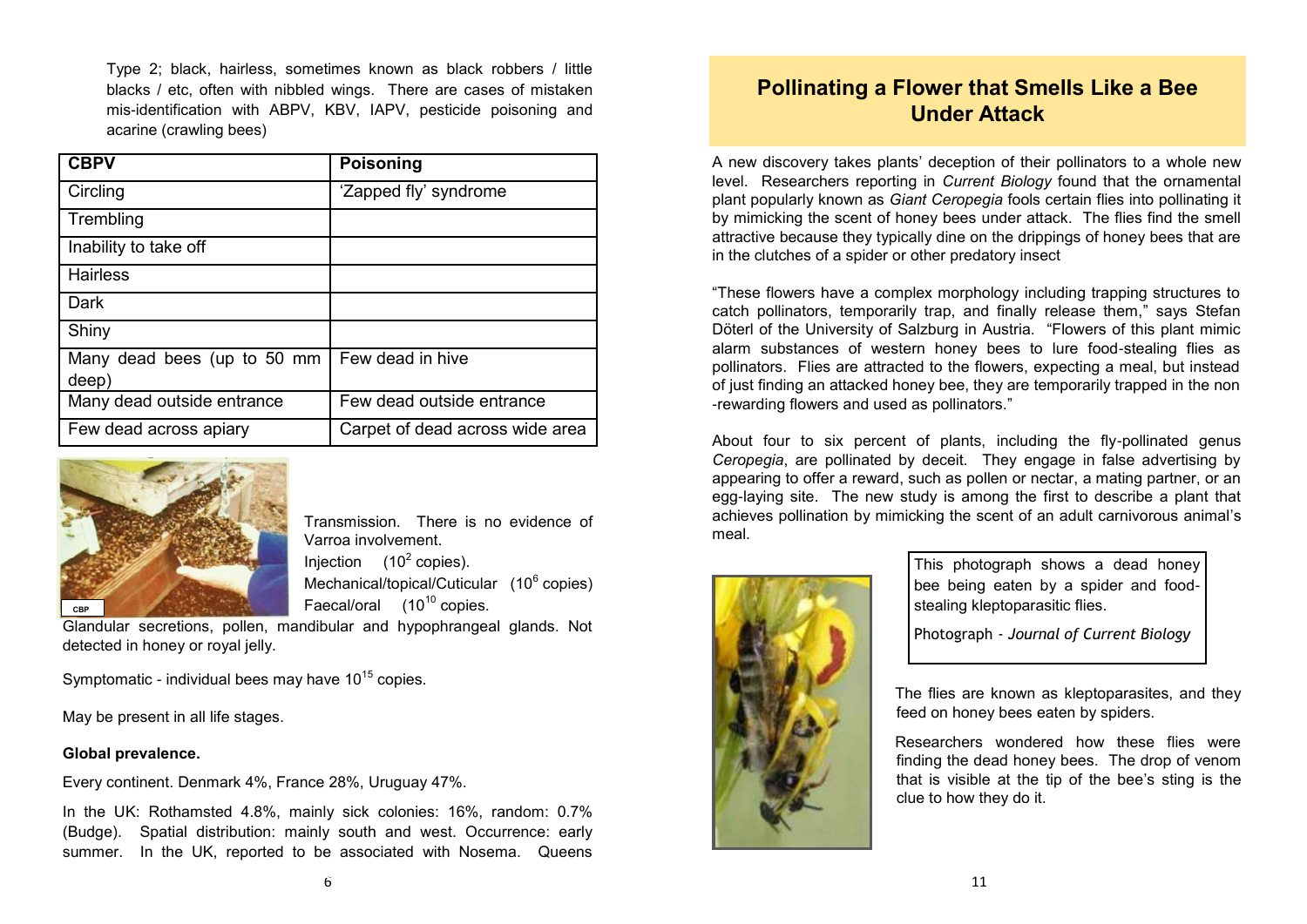**Keith Morgan** then gave the Eastern Region figures.

| <b>Apiary visits</b><br><b>Colony inspections</b><br><b>EPS inspections</b>                                                                                                 | <u>2015</u><br>1080<br>6607<br>368                       | <u>2016</u><br>735<br>4019<br>379                                                     |                                                   |                                                                                                      |
|-----------------------------------------------------------------------------------------------------------------------------------------------------------------------------|----------------------------------------------------------|---------------------------------------------------------------------------------------|---------------------------------------------------|------------------------------------------------------------------------------------------------------|
| <b>E Region County</b><br><b>Beds</b><br><b>Cambs</b><br><b>Essex</b><br><b>Herts</b><br><b>Leics</b><br><b>Lincs</b><br><b>Norfolk</b><br><b>Suffolk</b><br><b>Rutland</b> | <u>2015</u><br>0<br>0<br>0<br>0<br>1<br>1<br>4<br>0<br>0 | <u>AFB</u><br><u>2016</u><br>0<br>$\overline{2}$<br>3<br>1<br>1<br>15<br>30<br>2<br>0 | 2015<br>0<br>0<br>0<br>0<br>5<br>5<br>0<br>0<br>0 | <u>EFB</u><br><u> 2016</u><br>0<br>3<br>0<br>0<br>$\overline{4}$<br>27<br>24<br>22<br>$\overline{0}$ |
| <b>Totals</b>                                                                                                                                                               |                                                          | 54                                                                                    |                                                   | 80                                                                                                   |
| <b>National totals:</b><br><b>Hereford</b><br><b>Lincs</b><br><b>Norfolk</b><br>Devon<br><b>Suffolk</b>                                                                     |                                                          |                                                                                       |                                                   | 29<br>27<br>24<br>23<br>22                                                                           |
| <b>Number of current beekeepers</b><br><b>Number of Colonies</b>                                                                                                            |                                                          |                                                                                       |                                                   | 6,257<br>30,910                                                                                      |

Authorised Varroa treatments are:

Apistan, Bayvarol, ApiLifeVar, Api-Bioxal, Thymovar, MAQS, Apitraz and Hopguard is awaiting registration.

### **Eastern Region Research Student**

Finally, Wally Thrale said he appreciated that some county BKAs were unwilling to say whether they would support an EARS3 project until they knew what the project was but with Brexit, it was not clear what government support would be available.

**Report by Jeremy Quinlan** - Ipswich & East Suffolk BKA

appear to be as susceptible as workers.

It is found in ants (Celle *et al* 2008); 1,000x more virus in ants than in dead bees. Could there be a putative association with forest, e.g Black Forest?

### **Summary**

- Chronic bee paralysis virus is an unusual RNA virus difficult to study
- CBPV causes individual and colony level mortality
- Global distribution with apparently higher prevalence in May/June.
- Associated with *Nosema ceranae* and putatively more common in the South?
- Transmission can be mechanical, faecal/oral or injection.
- All life stages and castes can be infected with the virus but many needed.
- *Apis mellifera ligustica, mellifera* and *carnica* all susceptible. Buckfast?
- Several associated factors including confinement, environment, ants …...

'Gender-bender' bacteria that kill only males?'

### **Drivers of Honey Bee Colonies Losses:** *(Vanbergen et al 2013)*